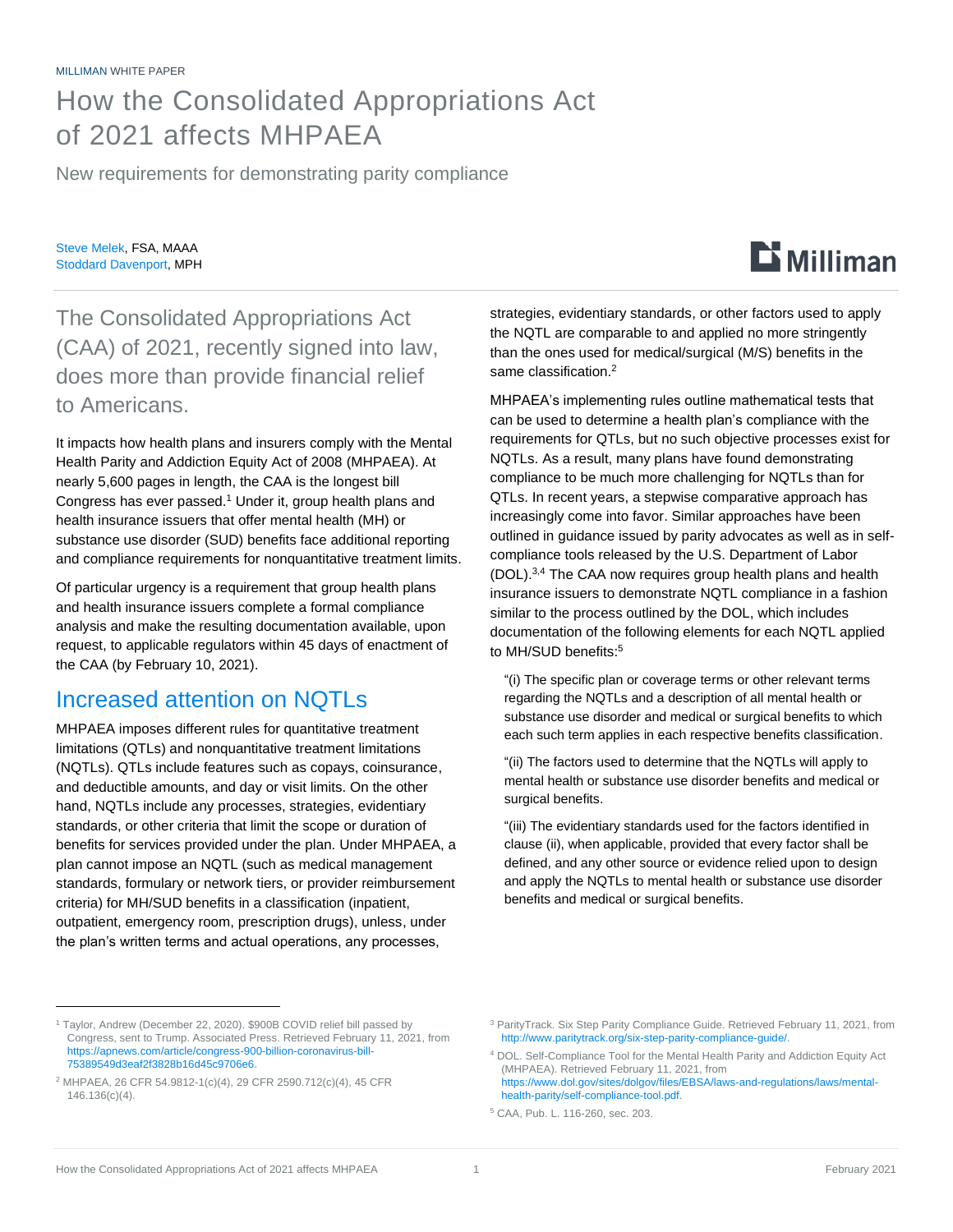"(iv) The comparative analyses demonstrating that the processes, strategies, evidentiary standards, and other factors used to apply the NQTLs to mental health or substance use disorder benefits, as written and in operation, are comparable to, and are applied no more stringently than, the processes, strategies, evidentiary standards, and other factors used to apply the NQTLs to medical or surgical benefits in the benefits classification.

"(v) The specific findings and conclusions reached by the group health plan or health insurance issuer with respect to the health insurance coverage, including any results of the analyses described in this subparagraph that indicate that the plan or coverage is or is not in compliance."

These requirements come on the heels of similar legislative changes happening at the state level in states such as California, Colorado, and Connecticut, each of which has enacted certain reporting and disclosure requirements related to mental health parity in the past two years.<sup>6,7,8</sup>

#### Compliance guidance and illustrative examples

Despite guidance currently available, some plans have found it challenging to anticipate the level and types of documentation or analyses required by regulators to demonstrate compliance. While the DOL has issued a number of responses to frequently asked questions (FAQs) regarding parity compliance issues, the CAA instructs regulators to produce a compliance program guidance document, with examples illustrating compliance or noncompliance, including de-identified summaries of previous investigations.

The guidance document is also expected to include examples of disclosures that regulators have received, descriptions of any violations uncovered within those disclosures, explanations for how compliance decisions were reached, and more. The document is expected to have such examples for each step of the comparative analysis approach outlined in the CAA and is expected to be updated every two years.

#### Regulatory audits

While the CAA requires that documentation of NQTL compliance (including comparative analyses) be available by February 10, 2021, health plans are not required to submit this information to regulators on that date. Instead, the information must be available upon request, including for plans with suspected violations or complaints, or for other situations where regulators find it appropriate. The Secretary of the U.S. Department of Health and Human Services (HHS) is required by the CAA to make no fewer than 20 requests for such analyses per year.

If regulators determine that the documentation or comparative analyses produced by health insurance plans or issuers is insufficient, they can request additional information and analyses, which health plans or issuers are then required to produce. If regulators determine that a health insurance plan or issuer is out of compliance, corrective action plans to resolve any issues within 45 days may be required. If compliance isn't achieved after 45 days, regulators will notify individuals covered by the plan or issuer that the insurance plan has been found to be not in compliance with MHPAEA.

#### Reports to Congress

In addition to reporting requirements for health plans or issuers, the CAA also requires the Secretary of HHS to submit an annual report to Congress, beginning on October 1, 2021. This report will include a summary of the analyses that the Secretary requested, including the names of the relevant health plans or issuers that were found to be noncompliant. Besides final determinations, the Secretary's report will also include determinations with regard to the sufficiency of any submitted information, actions required of plans that did not submit sufficient information, and the specific reasons for any noncompliance determinations.

This process will provide additional public visibility to the results of the Secretary's review—and presents reputational risks for any health plans or issuers that are found to be noncompliant. Besides the reputational risks, plans that are found to be noncompliant with MHPAEA may also be subject to penalties or fines from departments of insurance or the DOL, and the IRS can assess fines from group health plans of up to \$100 per day for each individual affected by a parity violation.<sup>9</sup>

9 New Tax Return Requirement for Certain Group Health Plan Mandates, Sullivan & Worcester Benefits Brief, December 21, 2009. Retrieved February 17, 2021 from

[https://www.sullivanlaw.com/news-publications-269.html.](https://www.sullivanlaw.com/news-publications-269.html)

<sup>6</sup> ParityTrack. Colorado Statutes: Parity Report. Retrieved February 11, 2021, from [http://www.paritytrack.org/reports/colorado/statutes/.](http://www.paritytrack.org/reports/colorado/statutes/)

 $7$  The full text of the Connecticut law is available at [http://www.cga.ct.gov/2019/TOB/h/pdf/2019HB-07125-R00-HB.PDF.](http://www.cga.ct.gov/2019/TOB/h/pdf/2019HB-07125-R00-HB.PDF)

 $8$  Manatt (September 29, 2020). CA approves new parity law expanding coverage obligations for mental health and SUD treatment. JD Supra. Retrieved February 11, 2021, fro[m https://www.jdsupra.com/legalnews/ca](https://www.jdsupra.com/legalnews/ca-approves-new-parity-law-expanding-98916/)[approves-new-parity-law-expanding-98916/.](https://www.jdsupra.com/legalnews/ca-approves-new-parity-law-expanding-98916/)